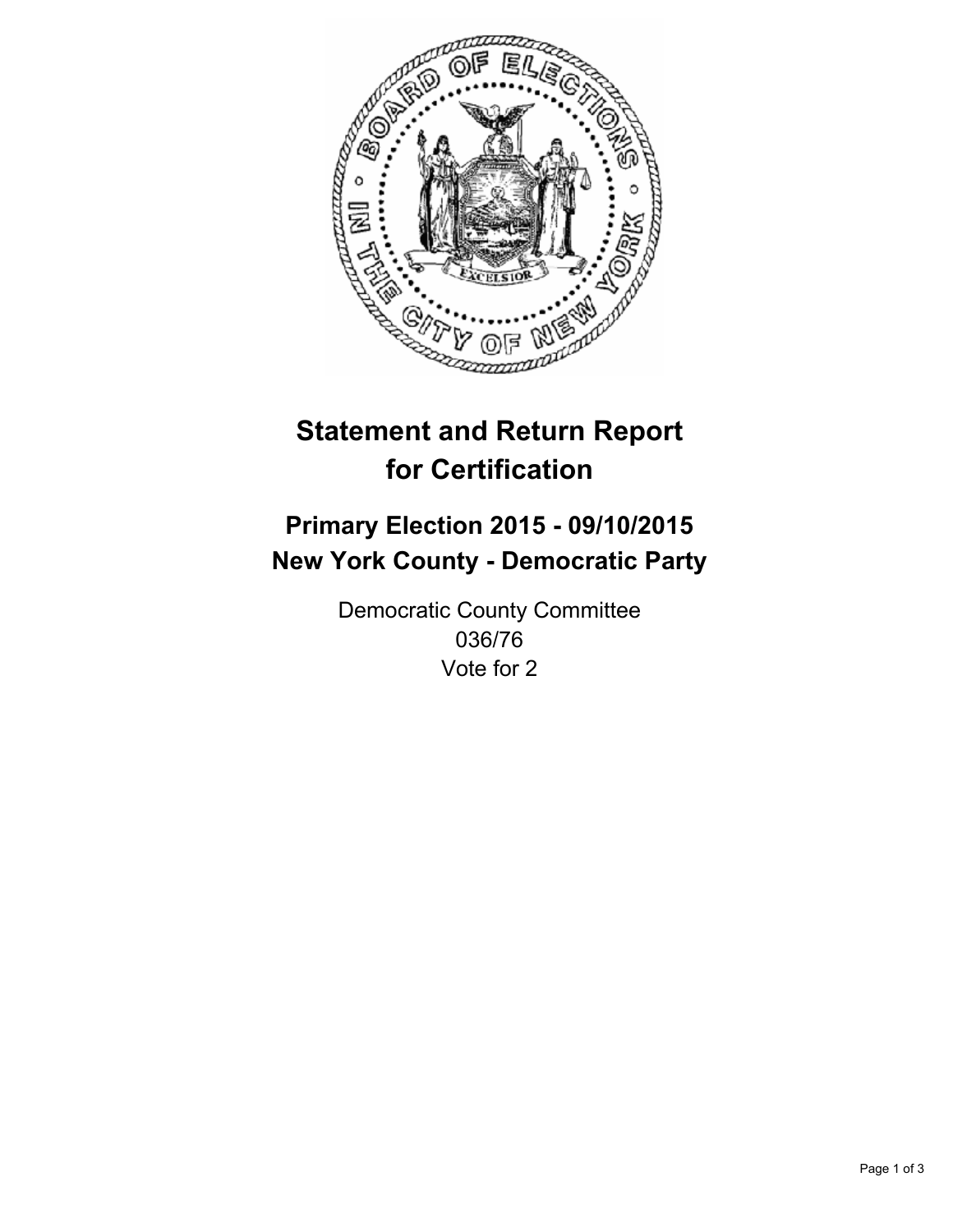

#### **Assembly District 76**

| <b>PUBLIC COUNTER</b>                                    | 10 |
|----------------------------------------------------------|----|
| ABSENTEE/MILITARY                                        | 0  |
| <b>AFFIDAVIT</b>                                         |    |
| <b>Total Ballots</b>                                     | 11 |
| Less - Inapplicable Federal/Special Presidential Ballots | 0  |
| <b>Total Applicable Ballots</b>                          | 11 |
| <b>ANDREW BRUSCA</b>                                     | 2  |
| <b>LAURA DAUNIS</b>                                      | 3  |
| <b>JAN M. FEUERSTADT</b>                                 | 5  |
| CATHERINE S. FINLAYSON                                   | 2  |
| <b>Total Votes</b>                                       | 12 |
| Unrecorded                                               | 10 |